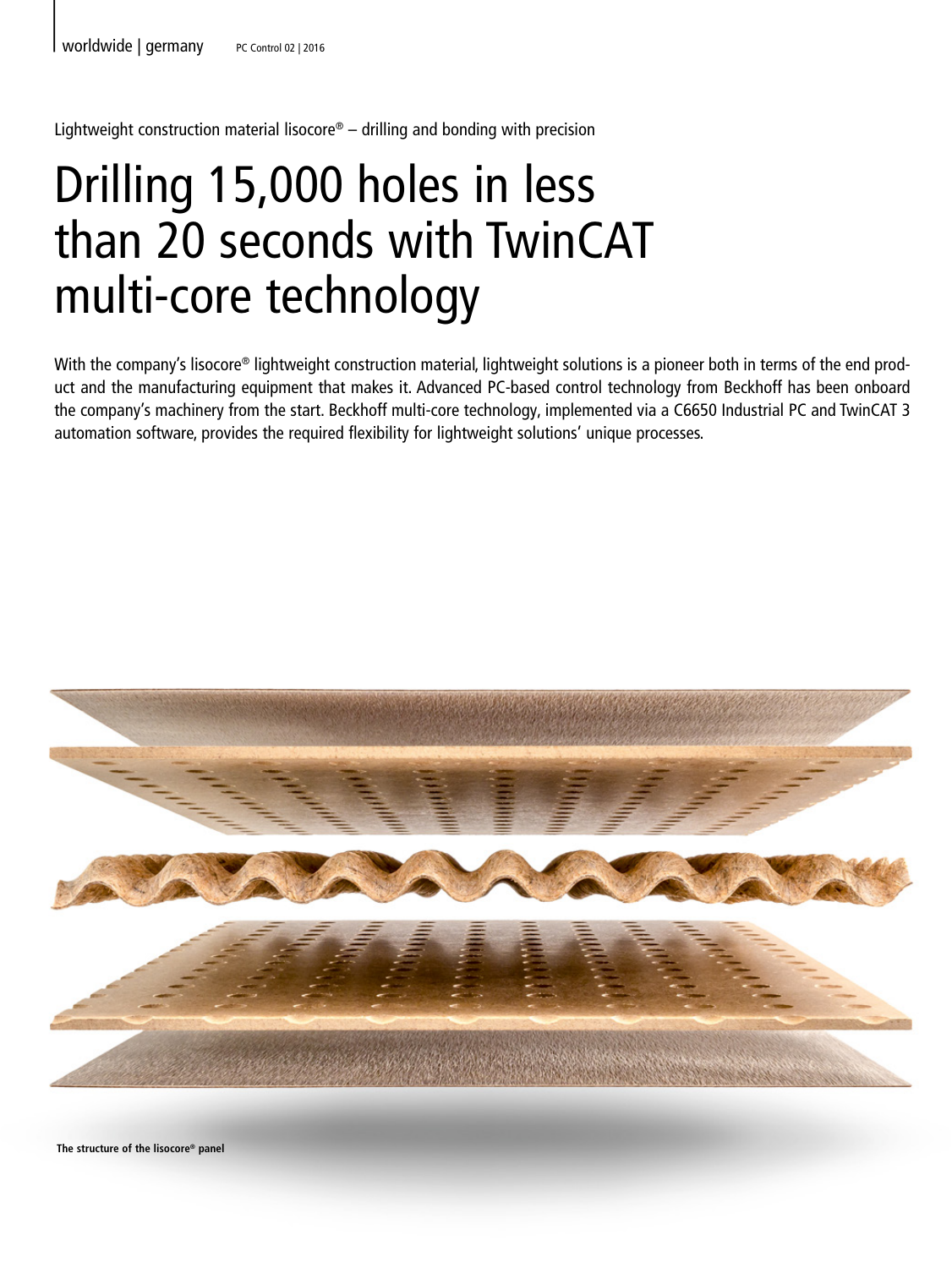

**Daniel Rauh, Head of Production at lightweight solutions, Michael Schäper, Managing Director of lightweight solutions, and Jens Hülsebusch, Project Manager Systems Engineering at Beckhoff, show off the control system.** 

The idea for lisocore® came to Michael Schäpers in 2004 during a lecture on statics at the Rosenheim University of Applied Sciences. This is when he realized that a shell structure as the center layer in a sandwich construction would be ideal as a load-bearing material. .

Based in Bad Aibling, Germany, lightweight solutions GmbH is the result of that original idea. The company's lisocore® product is an extremely efficient, lightweight construction material that consists of two thin cover layers over a three-dimensional core structure. Point-milling the cover layers creates indentations that lock the core structure firmly in place with the help of high-strength adhesive. The result is a classic sandwich-style element, but one with unique load-bearing properties compared to common chipboard, says lightweight solutions Managing Director Michael Schäpers: "Half the weight and twice the bending modulus of elasticity is what makes this material so special."

### Customized solutions for special machinery

When you manufacture a totally new product, traditional machines don't get you very far – you need a customized automation solution, as Michael Schäpers remembers: "When we developed the first machine together with Beckhoff in 2005, we had to do some pioneering work. There were no standards and very little experience to design the machines we needed, so flexibility in automation was the top priority. We actually developed the exact production parameters while we were building the system. Accordingly, we had to be able to quickly respond to any changes, meaning that the entire system had to be connected by fieldbus technology. We also needed the ability to easily add new drives and safety modules that were not part of the original design. Pre-assembled modules or devices that could not be subsequently changed were not permitted."

# A multi-core IPC controls the entire system

Today, lisocore® is built on a line developed by lws maschinenbau GmbH, a subsidiary of lightweight solutions. Covering a floor area of 500 square meters, the line drills cover layers, applies the adhesive and combines the layers with the 3 D core to form the sandwich boards before stacking and packaging steps. The core panels, in turn, are manufactured from a special non-woven fabric on one of four internally-developed down stroke presses, each of which is controlled by a C6920 control cabinet Industrial PC (IPC). The main challenge for this very large production line was the implementation of the complete automation system on a single IPC. What made this possible was the ability provided by PC-based control from Beckhoff to assign certain control operations to individual processor cores.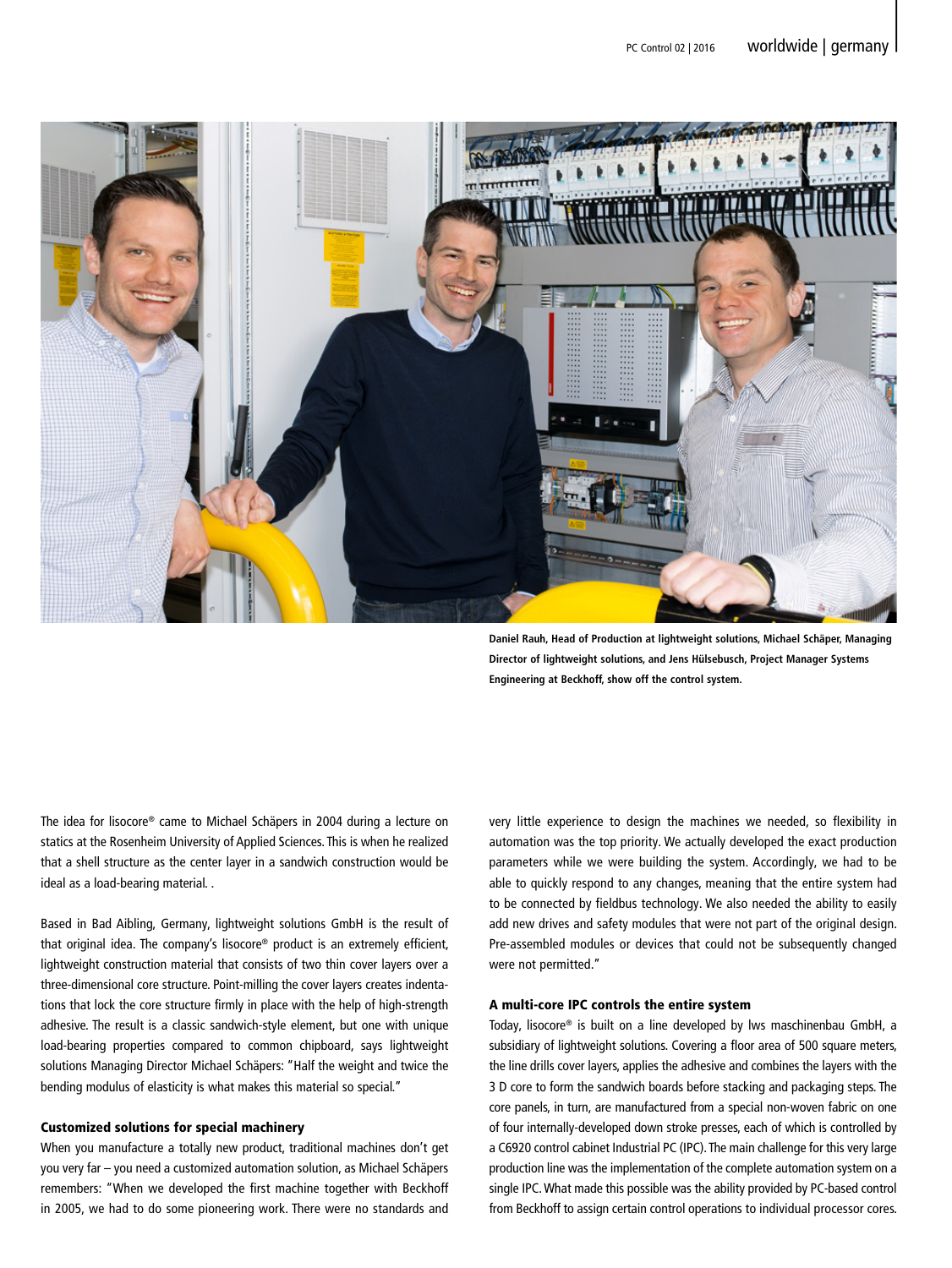"Such a multi-core system would have been impossible without TwinCAT 3," says Michael Schäpers. "To process the various tasks, we had four CPU cores at our disposal. Moreover, with the EtherCAT-based technology from Beckhoff, we did not have to worry about the communication lines within the system. It was very easy to feed the process data gathered from the machine back into the control system – a special feature that helps us when we develop new procedures and products. We must be able to fully interact with the machine and access the control data. Another Beckhoff benefit is the TwinCAT Scope tool, a software oscilloscope that lets you analyze workflows in detail and call up all necessary data for a new process. All of these features deliver huge speed benefits for your production and process development."

#### TwinCAT 3 offers broad multi-core support

According to Michael Schäpers, the multi-core capabilities of TwinCAT 3 software were at the forefront of the decision to use the automation solution. These capabilities are used in the following ways: The first core runs the HMI under Windows. The second core handles additional HMI tasks and runs TwinCAT NC PTP to control the NC axes. The third core runs the TwinCAT software for servo-hydraulics of the flat press, and TwinCAT PLC runs on the fourth core.

One special feature of the servo-hydraulics, particularly with their large number of NC axes, is the way they interact with the control technology. Both the electrical and the hydraulic controls run under TwinCAT, which makes it possible to map the process cycle with great precision.

Leveraging these features of PC-based control technology, all functions can be bundled onto a single PC, delivering an additional margin of safety with regard to component availability. Since all programs run on a single computer, keeping a second IPC ready as a backup for redundancy is easy.

## Flexible access to all control data

Although the system may look highly complex, it is actually quite manageable. The architecture is divided into various groups, each of which has its own control cabinet and its own I/Os. Michael Schäpers: "To optimize the line, we must be able to add or remove functions easily. To operate such a large system professionally, you need a controller with flexible access options, and the Beckhoff control system meets these requirements perfectly."

Jens Hülsebusch, Project Manager Systems Engineering at Beckhoff, lists some of the key components to demonstrate the system size and complexity: "The C6650 cabinet-mounted IPC with quad-core Intel® Core™ i7 processor controls almost 900 EtherCAT slaves, including EtherCAT Terminals and EtherCAT Box I/O modules, as well as AX5000 Servo Drives split between two EtherCAT masters in the field. A total of 130 NC axes are calculated in a 2-ms task and moved via 73 AX5000 Servo Drives that, in turn, are equipped with AX5805 TwinSAFE cards and control AM8000 servomotors with One Cable Technology (OCT). The line also employs XFC (eXtreme Fast Control) technology, TwinCAT 'Flying Saw' functionality and four CP79xx Control Panels, making machine operation easy."

Among the most difficult tasks that the machines have to perform at lightweight solutions is traveling to the immense numbers of drilling and gluing points. Adhesive must be applied to 15,000 drill holes in less than 20 seconds with high accuracy. "No one had ever done this before," remembers Michael Schäpers,



**A C6650 control cabinet IPC with multi-core processor technology controls and monitors the entire production system for lisocore® composite panels.**



**The control system for the whole line handles more than 2,500 data points. The hardware includes 73 AX5000 Servo Drives (shown here), 51 EtherCAT Couplers, 778 EtherCAT Terminals, and 22 EtherCAT Box I/O modules.**



**Ergonomic machine operation with the easy-to-use CP79xx Control Panels from Beckhoff.**